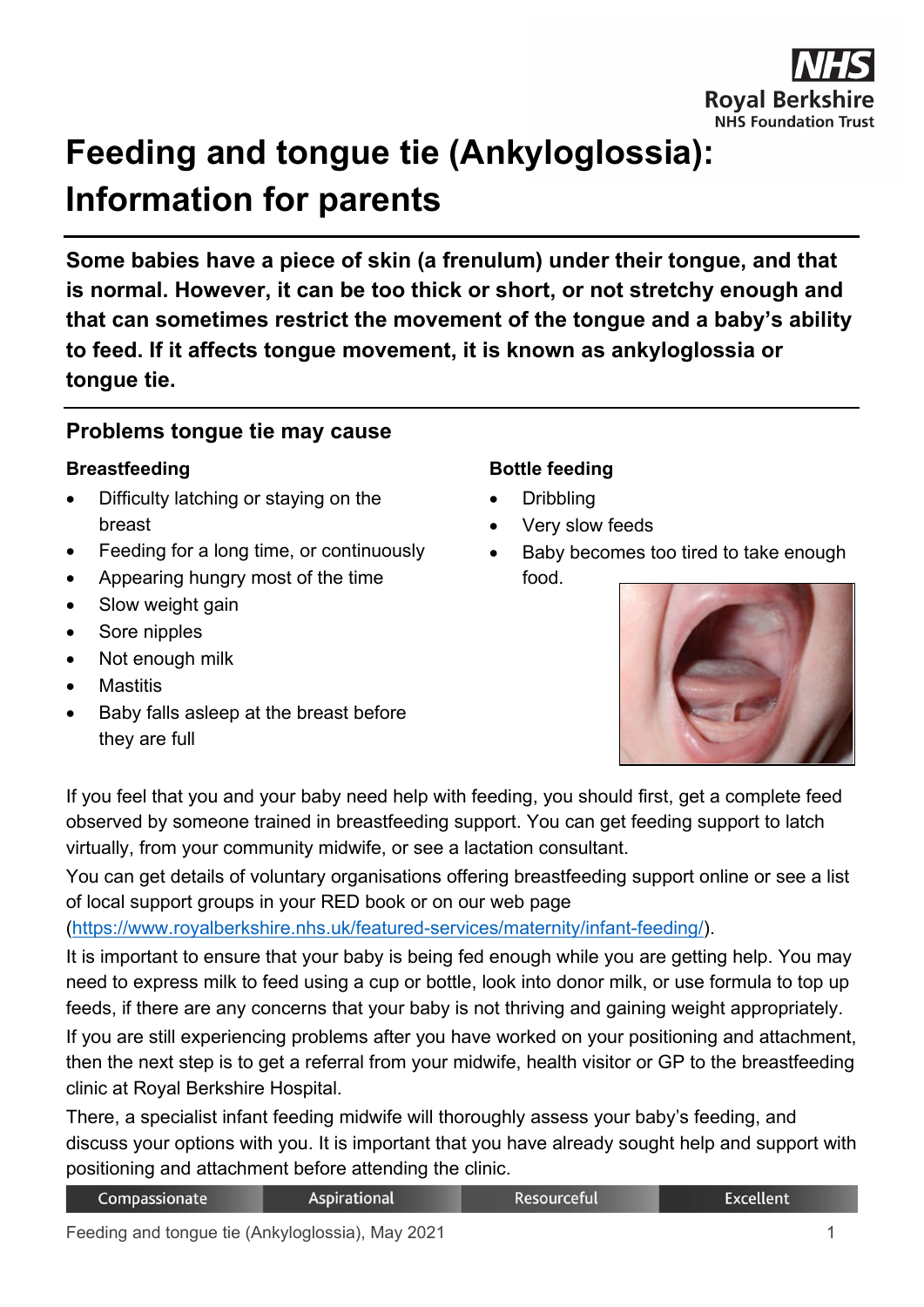Note that the clinic is for babies aged six weeks and under. If your baby is older, you can ask your GP or health visitor to refer you to Mr Flannery, the specialist ENT paediatric surgeon. Ask them to make the referral by emailing [rbb-tr.CAT1@nhs.net](mailto:rbb-tr.CAT1@nhs.net) with the subject heading: 'Tongue tie babies', or telephoning **0118 322 7139**.

The ENT department will contact you directly about this referral process.

## **Frenulotomy**

If your baby has a tongue tie that affects their feeding, then a frenulotomy – procedure to divide the tight tissues restricting the tongue – may be offered. This is usually a simple procedure that can help reduce the problems mentioned above (NICE 2005). However, there can be occasional complications with bleeding, infection, damage to the underside of the tongue and regrowth. At the Royal Berkshire Hospital, frenulotomy is carried out by specialist midwives/infant feeding advisors who will explain the procedure.

Your baby will usually need to have a Covid-19 swab a few days before the procedure, by attending the 'drive through' centre at the South Block car park at the RBH. We will provide more details about this when booking for your tongue tie appointment, but keep your baby warm during the swab procedure as the car window will be open for a time.

Please stay at home between the swab and the procedure and cancel if anyone in the family is symptomatic or isolating due to Covid-19. We will rebook you if we have to cancel.

## **The tongue tie procedure**

Before the procedure you will be met at the door to check you and your baby's temperature. We will discuss your feeding issues and ask you to formally give consent. Your baby will be examined to check they are well. You can stay in the room, or wait outside if you prefer. Your baby is swaddled and held securely, then scissors are used to snip the piece of skin. This only takes a few seconds. No anaesthetic is used. Some babies sleep through it, while others cry briefly. You can feed your baby immediately afterwards (in an adjoining quiet room), which will relieve any short-lived distress and also minimise bleeding. Therefore, your baby needs to be hungry prior to the procedure.

A white patch or ulcer will form under the tongue over the following couple of days. This is part of normal healing, and does not seem to bother the baby. It is important to feed your baby as often as possible in the days following the procedure. If using a bottle, ensure the teat is placed on top of the baby's tongue so as not to disturb healing.

## **Follow up**

Some babies feed well instantly, others do not. You may need more support with feeding after the procedure for a short period. You can get support from local breastfeeding centres, the RBH Breastfeeding Clinic, or voluntary organisations. Your GP will be advised that the procedure has been done, and we will record it in your baby's 'Red Book' (PCHR), which you will need to bring with you.

| Compassionate | Aspirational | . Resourceful' | Excellent |
|---------------|--------------|----------------|-----------|
|               |              |                |           |